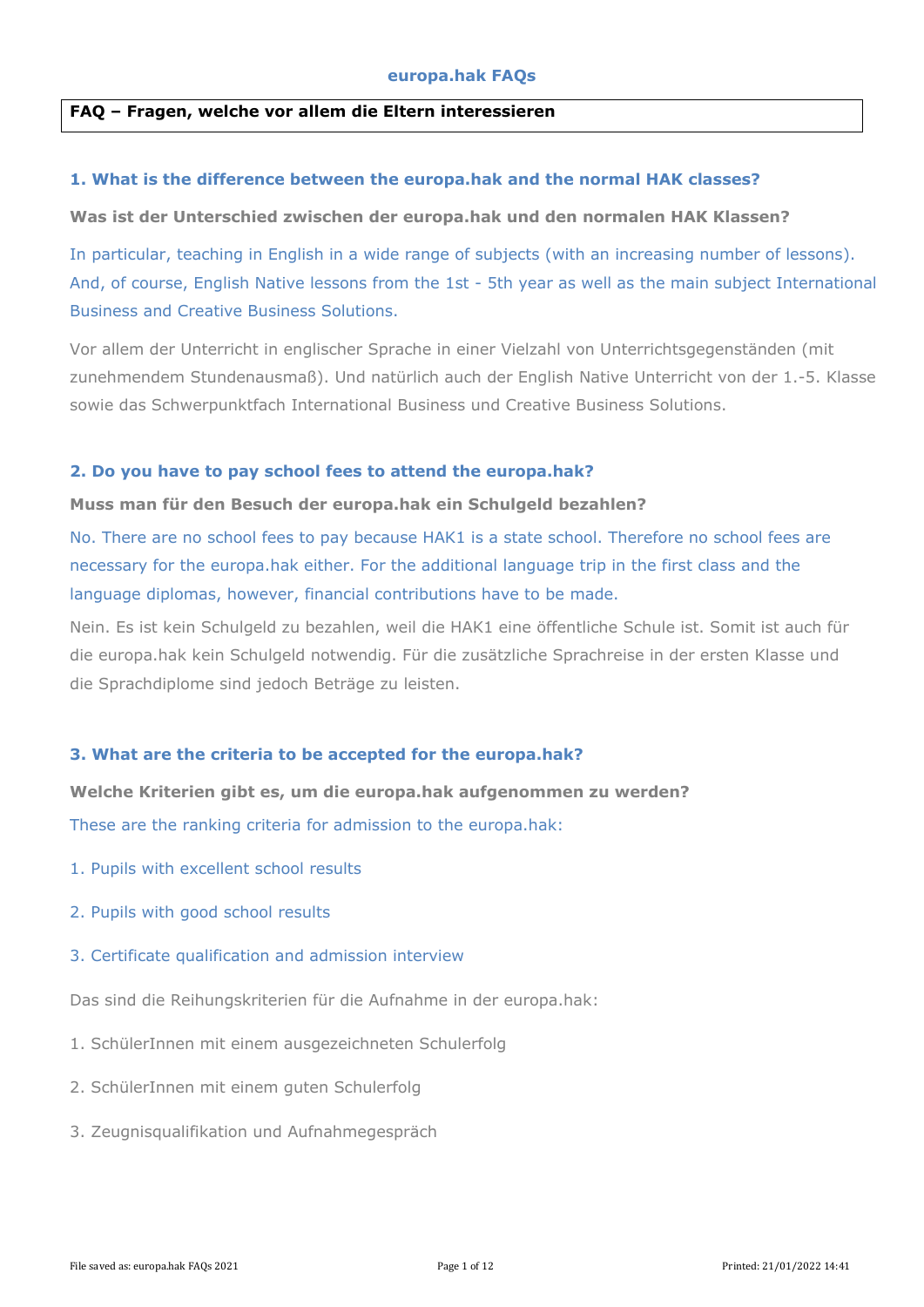## **4. How many pupils can be accepted in the europa.hak?**

#### **Wie viele Schülerinnen und Schüler werden in die europa.hak aufgenommen?**

Each year only one class is listed as europa.hak. The number of students varies and depends, among other things, on the number of registrations.

Jedes Jahr wird nur eine Klasse als europa.hak geführt. Die Anzahl der SchülerInnen schwankt und hängt u.a. von den Anmeldungen ab.

#### **5. What's the difference between HAK1 and HAK2?**

## **Was ist der Unterschied zwischen HAK1 und HAK2**

You'll need to find that out for yourself! Both schools offer different focuses. But one thing we can say is that the europa.hak concept which has now been copied across Austria was first developed in HAK1. We are still improving it every year, and we hope we are still the best!

Das musst du selbst herausfinden! Beide Schulen bieten unterschiedliche Schwerpunkte an. Aber eines können wir sagen: Das mittlerweile österreichweit kopierte europa.hak-Konzept wurde in der HAK1 entwickelt. Wir verbessern es noch immer jedes Jahr, und wir hoffen, dass wir immer noch die Besten sind!

#### **6. What is the NOST?**

#### **Was ist die NOST?**

NOST means "Neue Oberstufe" and is introduced at the HAK from the 2nd year onwards. It means that the school year is divided into modules. Each module must be completed positively. If this is not successful, learning support opportunities and extra exam dates are available. NOST has currently been suspended for new classes.

NOST bedeutet "Neue Oberstufe" und ist bei uns an der HAK ab dem 2. Jahrgang eingeführt. Es bedeutet, dass das Schuljahr in Module eingeteilt ist. Jedes Modul ist positiv abzuschließen. Sollte das nicht gelingen, stehen Fördermöglichkeiten und Extra-Prüfungstermine zur Verfügung. Für neue Klassen wurde die NOST derzeit ausgesetzt.

#### **7. How many europa.hak students fail a class during the 5 years? What happens then?**

**Wie viele europa.hak Schülerinnen und Schüler bleiben innerhalb der 5 Jahre sitzen? Was passiert dann mit Ihnen?**

That depends. One or two pupils occasionally leave the europa.hak in the 1st grade because they realise that it is not the right school for them. In the higher classes there are only very few who fail and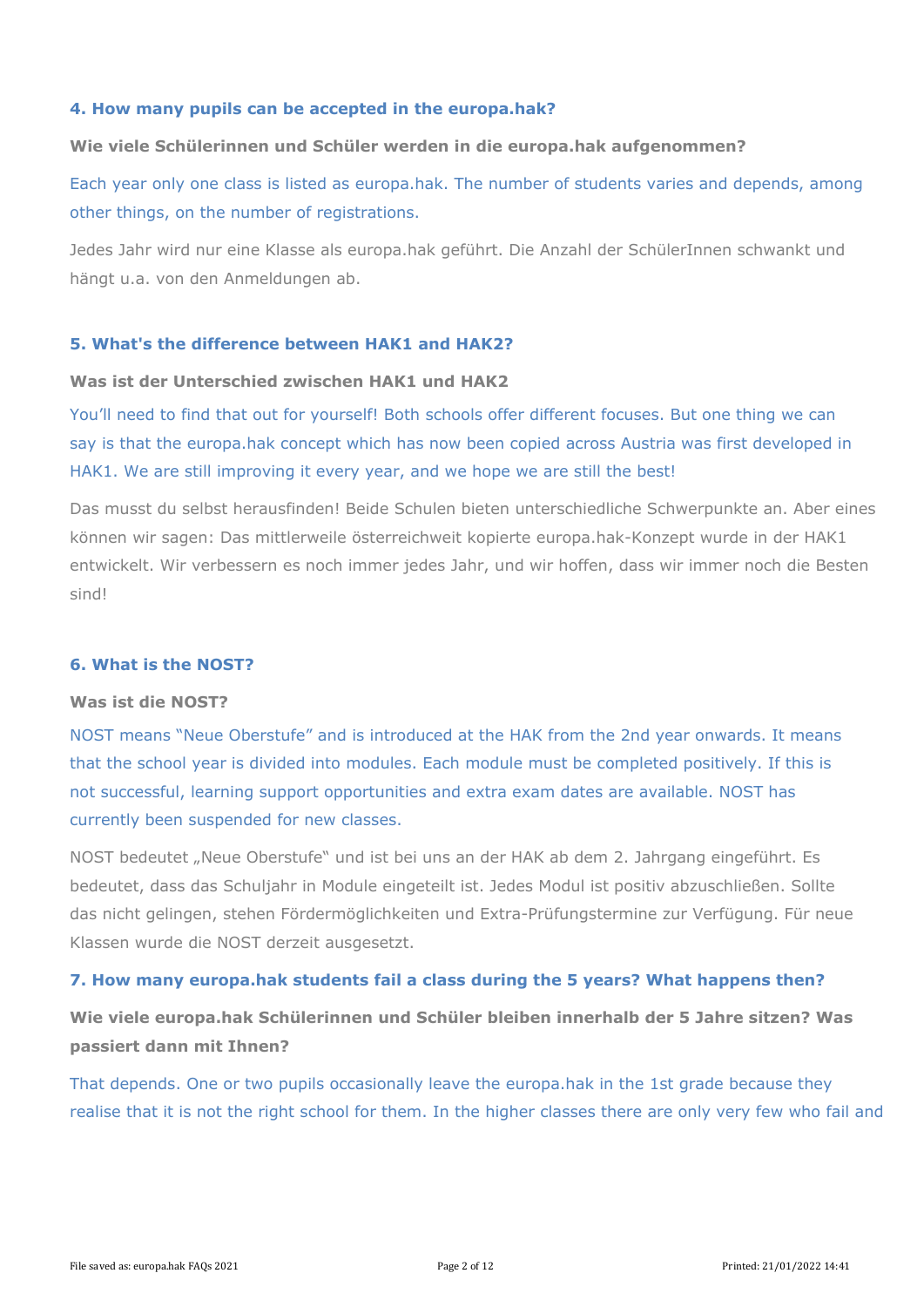# they are either given the offer to finish school in a normal HAK class or in exceptional cases to repeat the europa.hak.

Das hängt ganz vom Jahrgang ab. Einige verlassen die europa.hak bereits wieder in der 1. Klasse weil sie merken, dass es nicht die richtige Schule für sie ist. In den höheren Klassen sind es nur mehr sehr wenige und sie erhalten entweder das Angebot, die Schule in einer normalen HAK-Klasse abzuschließen oder in Ausnahmefällen die europa.hak zu wiederholen.

## **FAQ – Fragen, die Schülerinnen und Schüler interessieren**

#### **1. Do I have to have a certain level of English to enter the europa.hak?**

**Muss man ein bestimmtes Level in Englisch haben, um in die europa.hak zu kommen?** There are of course admission criteria for the europa.hak (see extra question). But if you meet them then your current English skills are not so important. It is much more important that you like English and enjoy learning the language.

Es gibt natürlich Aufnahmekriterien für die europa.hak (siehe extra Frage). Aber wenn du diese erfüllst dann sind deine momentanen Englischkenntnisse nicht so wichtig. Es ist viel wichtiger, dass du Englisch gerne magst und es dir Spass macht, die Sprache zu lernen.

#### **2. Do I have to know something about business before I attend this school?**

**Muss ich etwas über die Wirtschaft wissen, bevor ich diese Schule besuche?**

No, not at all! But you should at least find it interesting how businesses work.

Nein, ganz und gar nicht! Aber du solltest es zumindest interessant finden, wie Geschäfte funktionieren.

#### **3. How many English lessons do you have per week?**

**Wie viele Englischstunden habt ihr in einer Woche?**

We have between five and six hours of English per week, depending on the year.

Wir haben zwischen fünf und sechs Stunden Englisch je Woche, je nach Jahrgang.

#### **4. What do the business subjects involve?**

# **Was behandelt man in den wirtschaftlichen Fächern?**

In the various business subjects, the basis for basic and advanced economic knowledge is created. The main subjects are business administration (BW) and corporate accounting (UR). In BW, the areas of management and business are viewed from different perspectives (e.g. the sales contract, human resource management, organization, ...) and technical terms are learned in both German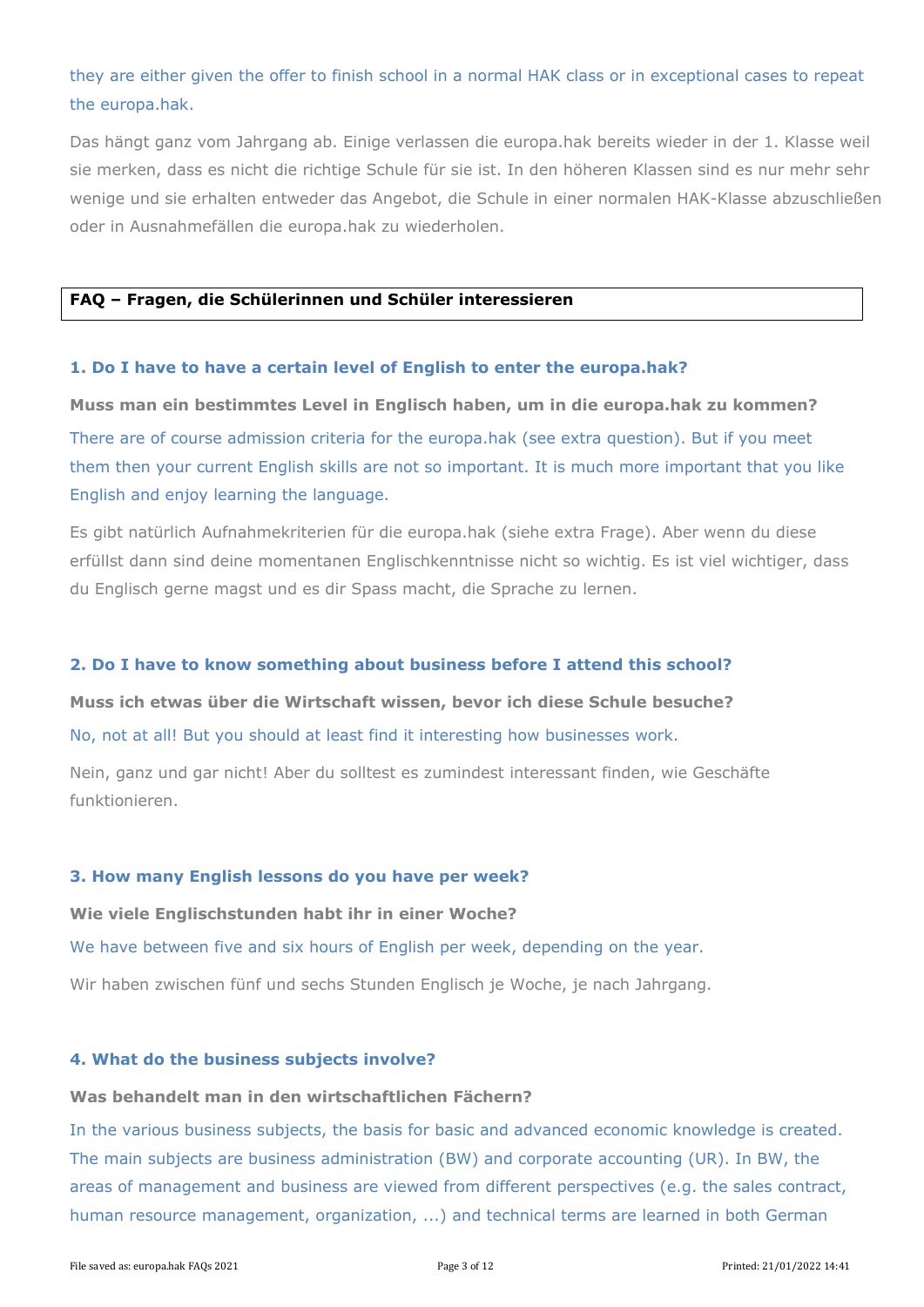# and English. In UR, bookkeeping, the preparation of balance sheets and the interpretation of the calculated data are learned as tools for successful management.

In den verschiedenen wirtschaftlichen Fächern wird die Basis für ein wirtschaftliches Grund- und Vertiefungswissen geschaffen. Die Hauptfächer sind dabei Betriebswirtschaftslehre (BW) und Unternehmensrechnung (UR). In BW werden die Bereiche der Wirtschaft und der Unternehmen aus verschiedenen Gesichtspunkten betrachtet (z.B. der Kaufvertrag, Personalführung, Organisation, …) und Fachbegriffe sowohl in deutscher als auch in englischer Sprache gelernt. In UR wird die Verbuchung von Geschäftsfällen, Bilanzerstellung und die Interpretation der errechneten Daten als Rüstzeug für ein erfolgreiches Management gelernt.

## **5. How good is the WiFi at school?**

#### **Wie ist das WLAN der Schule?**

#### Actually it's excellent. That's one thing you don't have to worry about!

Das WLAN Netz ist ausgezeichnet. Das ist eine Sache, um die du dir keine Sorgen machen musst!

#### **6. How many afternoons do you have lessons in the first year of the europa.hak?**

#### **Wie viele Nachmittage habt ihr in der 1. Klasse der europa.hak Unterricht?**

This year's europa.hak has lessons on one afternoon. If you register for an optional class, they usually take place in the afternoon.

Die heurige europa.hak hat an einem Tag Nachmittagsunterricht. Wenn man sich zu einem Freigegenstand anmeldet, so finden diese Kurse meist am Nachmittag statt.

#### **7. How much do you have to study?**

#### **Wie viel muss man lernen?**

That depends on you. Some of us work really hard, it is true. But others don't!

Kommt auf die Person an. Manche müssen wirklich sehr viel lernen, bei anderen fällt das Lernen leichter.

#### **8. Do you get much homework?**

#### **Bekommt ihr viel Hausübung?**

That depends on the teachers. In some subjects, yes we do, but there is less in other subjects. Overall it's OK.

Das hängt von den Lehrern ab. In einigen Fächern ja, aber in anderen Fächern weniger. Insgesamt ist es in Ordnung.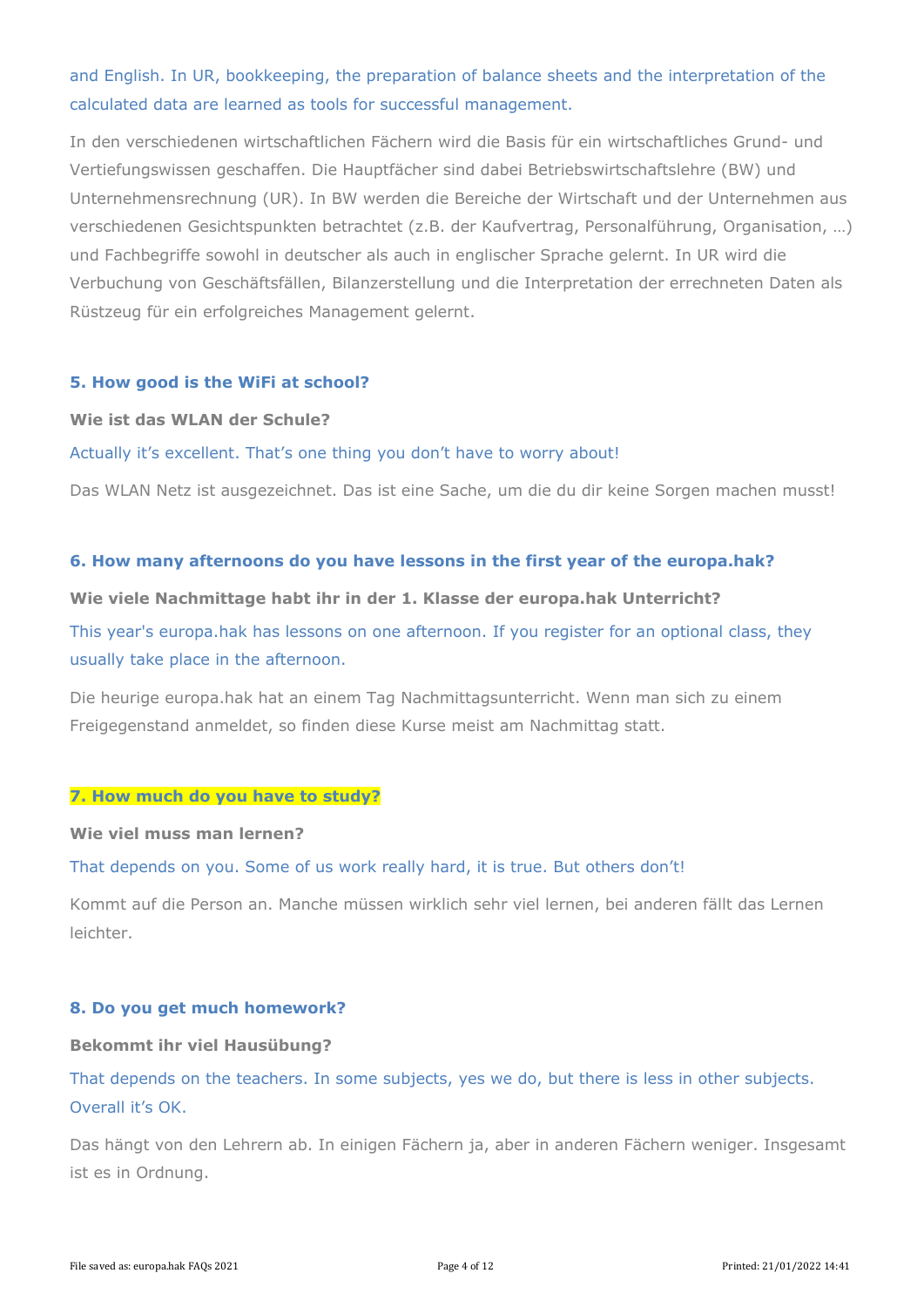## **9. What trips do you go on?**

## **Welche Ausflüge macht ihr?**

In the course of our time at HAK1 Salzburg we have a total of 4 trips. The first trip is only for the europa.hak and we go to Canterbury in the UK in our first year. In the second year we go on a sports week and in the third on a language trip (either to France, Italy or Spain). In the fourth year we go on a city trip in Europe.

Im Laufe unserer Zeit an der HAK 1 Salzburg machen wir insgesamt 4 Reisen. Die erste Reise betrifft nur die europa.hak und findet im ersten Schuljahr in Canterbury statt. Im zweiten Jahr fährt man auf Sportwoche und im dritten auf Sprachreise (entweder nach Frankreich, Italien oder Spanien). Im 4. Jahr tritt man die letzte Reise an, welche ein Städtetrip in Europa ist.

## **10. Do you have enough free time and time for hobbies with school and studying?**

**Hat man neben der Schule und dem Lernen noch Freizeit und Zeit für Hobbies?** How much free time we have besides studying depends of course very much on each individual. Of course there is a lot to learn and you have to be well organised. But many europa.hak pupils still have enough time for various sports and leisure activities.

Wie viel Freizeit neben dem Lernen noch bleibt, hängt natürlich ganz stark von jedem Einzelnen ab. Natürlich gibt es viel zu lernen und man muss gut organisiert sein. Viele europa.hak Schülerinnen und Schüler haben aber noch ausreichend Zeit für diverse Sport- und Freizeitaktivitäten.

# **11. How do you use technology and digital media in class?**

#### **Wie setzen Sie Technologien und digitale Medien im Unterricht ein?**

Of course in office management and business informatics, we learn how to use the main Microsoft Office programs (Word, Excel, Powerpoint, Access). We do PowerPoint presentations in many lessons and we use tablets often too as well as Microsoft Teams, OneDrive, Forms and so on. We are expected to use technology to work together – such as in the business plan competition. But I think how we use technology now is probably very different to how we will use it in a few years' time. Technology is changing fast and we're adapting with it.

Natürlich lernen wir im Bereich Office-Management und Wirtschaftsinformatik den Umgang mit den wichtigsten Microsoft Office-Programmen (Word, Excel, Powerpoint, Access). In vielen Fächern führen wir Powerpoint-Präsentationen durch und verwenden oft auch Tabletts sowie Microsoft Teams, OneDrive, Forms usw. Es wird von uns erwartet, dass wir die Technologie für Teamwork nutzen - wie z.B. beim Businessplan-Wettbewerb. Aber ich denke, dass sich die Art und Weise, wie wir die Technologien jetzt einsetzen, sehr schnell verändern und wir uns ständig anpassen müssen.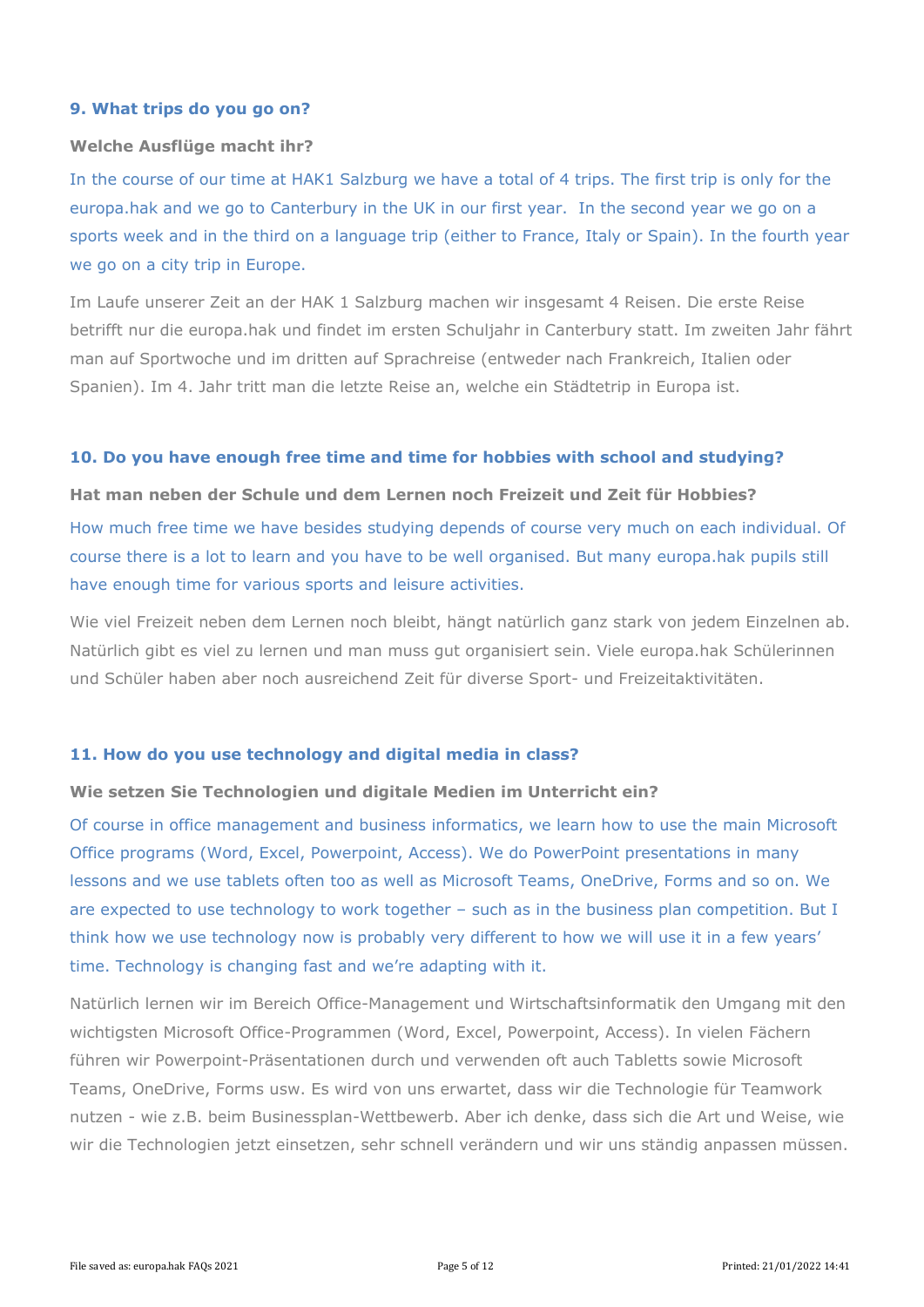## **12. Does the school prepare us enough for the digitalised future?**

#### **Bereitet die Schule uns genug auf eine die digitalisierte Zukunft vor?**

Yes I think so. We use technology in a lot of subjects and we use a lot of different Microsoft products. Not only Word and PowerPoint, but Excel, Access, Teams, OneDrive, Outlook, Forms, Project, … But of course we have to keep changing as technology changes. For example many of us are using web solutions like thenounproject.com and canva.com this year.

Ja, ich denke schon. Wir setzen Technologie in vielen Bereichen ein und verwenden viele verschiedene Microsoft-Produkte. Nicht nur Word und PowerPoint, sondern auch Excel, Access, Teams, OneDrive, Outlook, Forms, Projekt, ... Aber natürlich ändert sich die verwendete Technologie sehr schnell und wir müssen uns anpassen. Dieses Jahr z.B. verwenden wir Online-Anwendungen wie thenounproject.com und canva.com.

## **13. How big is the focus on foreign languages? What level can you reach?**

# **Wie groß ist der Focus auf Fremdsprachen? Welches Niveau kann man in den Sprachen erreichen?**

The special thing about the europa.hak is the English Native lessons from the 1st to the 5th grade, i.e. we work with teachers whose mother tongue is English. In addition to the "normal" English lessons, a further foreign language must be chosen (F, I or SP). In English a level from C1 to C2 is reached. For the other languages we achieve at least the Matura level. Also, Latin and Russian are offered as optional subjects.

Das besondere an der europa.hak ist der English Native Unterricht ab der 1. bis zur 5. Klasse, d.h. es wird mit Lehrerinnen und Lehrern gearbeitet, deren Muttersprache Englisch ist. Zusätzlich zum "normalen" Englisch-Unterricht ist eine weitere Fremdsprache zu wählen (F, I oder SP). Im Englischen wird ein Niveau von C1 bis C2 erreicht. Bei den anderen Sprachen zumindest das Matura-Niveau. Weiters werden als Freigegenstände Latein und Russisch angeboten.

#### **14. How many breaks are there between lessons and how long are they?**

**Wie viele Pausen sind zwischen den Stunden und wie lange sind sie?** In the first 6 lessons we have two 10-minute breaks.

Zwischen den ersten 6 Stunden haben wir 2 Pausen, die beide 10 Minuten dauern.

#### **15. Which additional subjects can you take?**

#### **Welche Freigegenstände kann man nehmen?**

SAP, volleyball, football, chess, golf, Latin, Russian, DELE, DELF

SAP, Volleyball, Fußball, Schach, Golf, Latein, Russisch, DELE, DELF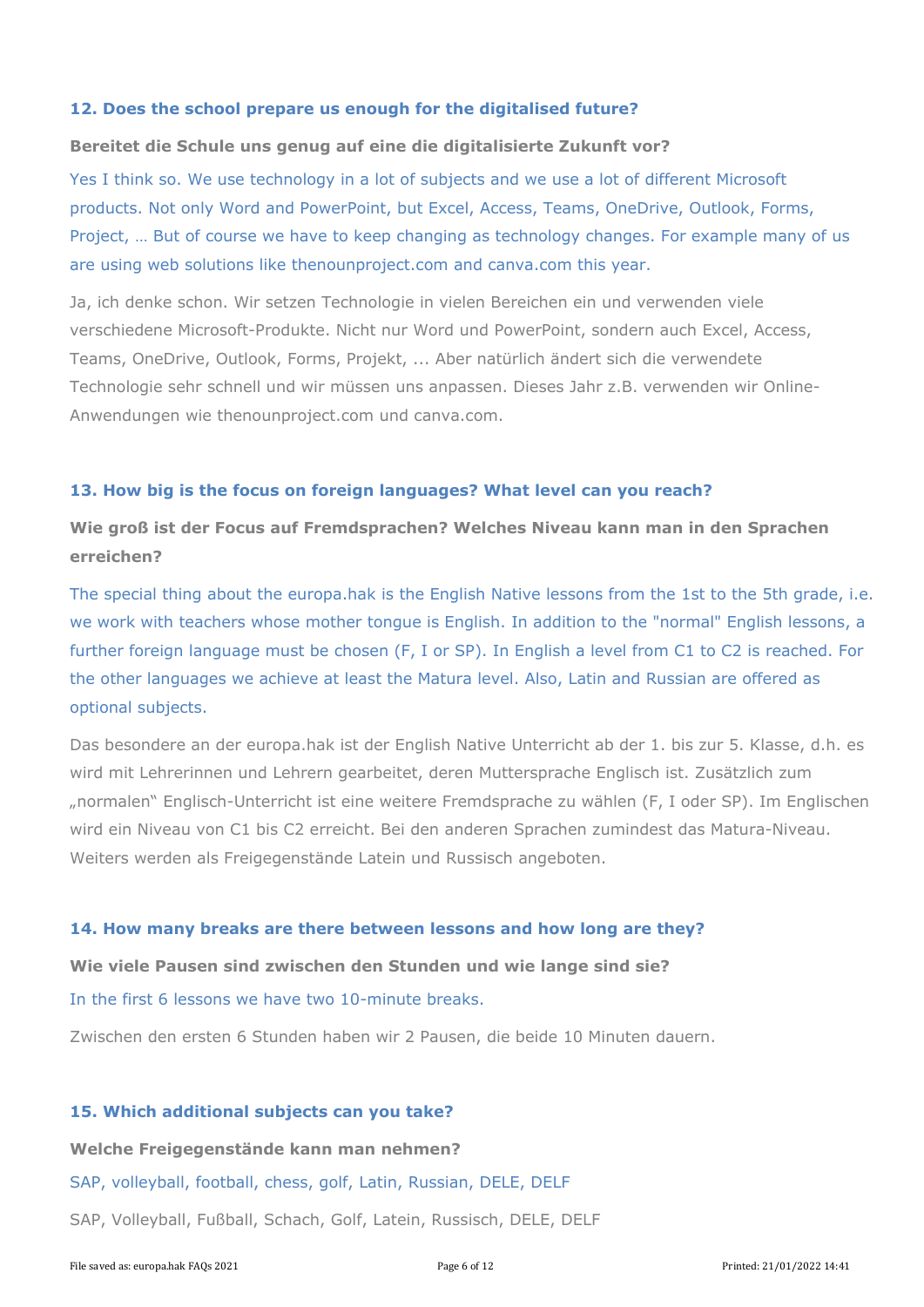# **16. Do you have to prepare a lot of presentations? In which subjects?**

## **Müsst ihr viele Präsentationen vorbereiten? In welchen Fächern?**

That depends on the teacher but, normally in Geography, English, English Native, German and KOMMA (Communication & Marketing). Actually by the time we are in the third class we don't even really care whether we do them in English or German!

Kommt auf den Lehrer an, normalerweise aber in Geographie, Englisch, Englisch Native, Deutsch und KOMMA (Kommunikation & Marketing). Und meist ab der 3. Klasse ist es uns schon wirklich egal, ob wir die Präsentation in Englisch oder in Deutsch halten sollen.

## **17. Is the food in the cafeteria good and is it expensive or rather cheap?**

#### **Ist das Essen beim Buffet gut und ist es eher teuer oder billig?**

## There is a large selection of snacks and it is not so expensive.

Es gibt eine große Auswahl an Snacks und es ist nicht so teuer.

## **18. What's the toughest subject?**

#### **Welches Fach ist am schwersten?**

That depends on you, but many of our classmates find Accounting (UR) and Maths difficult.

Das hängt vom Schüler ab, aber viele unserer Klassenkameraden finden Buchhaltung und Mathematik schwierig.

#### **19. Are you allowed to use your phone at school?**

**Darf man sein Handy in der Schule benutzen?**

Yes, but only if your teacher wants you to use the mobile phone actively in class, for example for online research. Otherwise mobile phones must be switched off.

Ja aber nur, wenn die LehrerInnen das Handy aktiv im Unterricht eingesetzt haben wollen, zum Beispiel für online-Recherchen. Sonst ist das Handy auszuschalten.

#### **20. Why should I choose the HAK instead of other school types?**

**Warum sollte ich die HAK wählen und nicht einen anderen Schultyp?**

There are so many reasons! It's a great school and when we leave we have so many options. We can go to university or a Fachhochschule, we are trained for a range of jobs and we can even start our own business. And with all our language skills, we can do all that in another country too!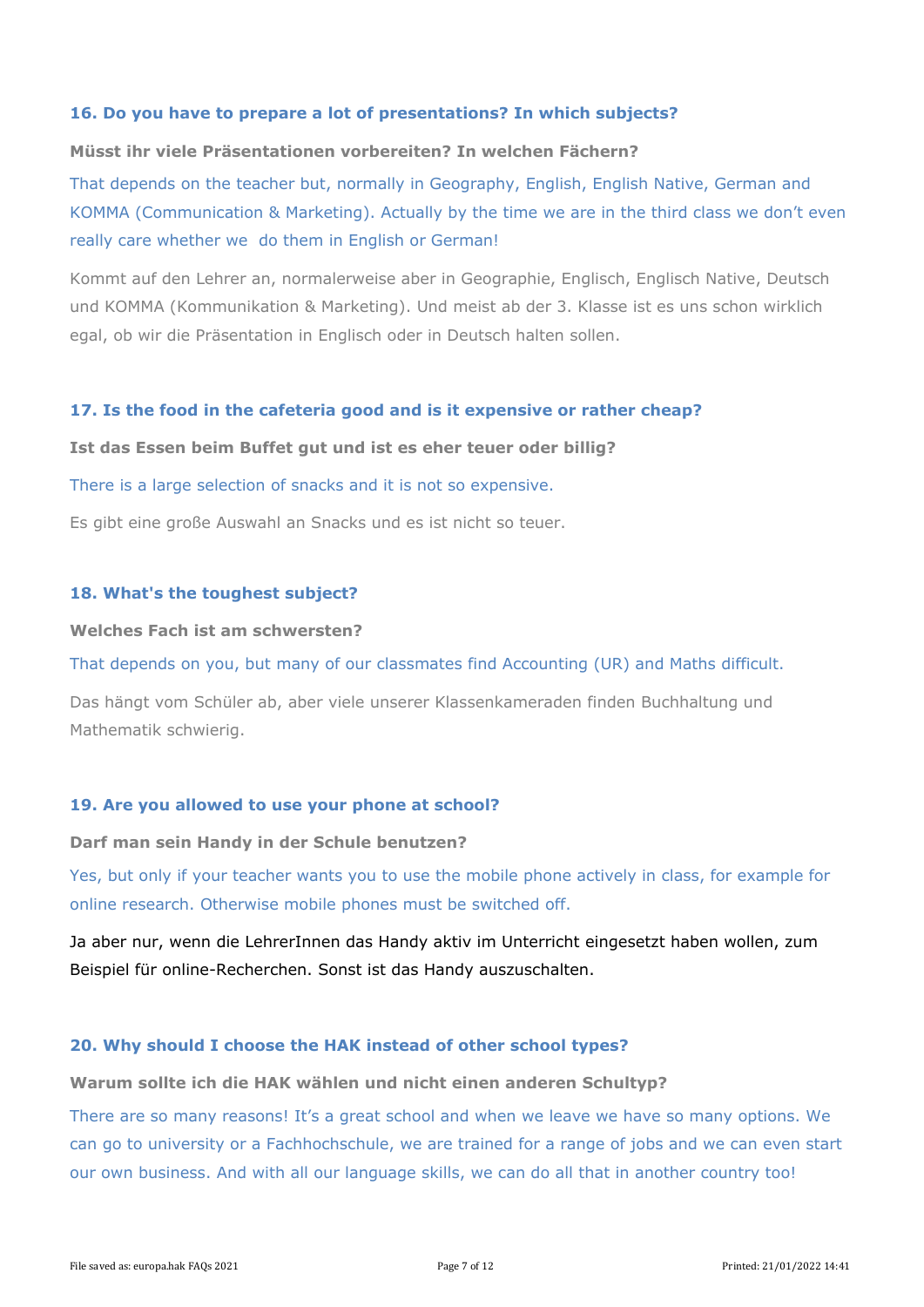Es gibt so viele Gründe! Es ist eine tolle Schule und wenn wir fertig sind haben wir so viele Möglichkeiten. Wir können an eine Universität oder Fachhochschule gehen, wir haben eine Ausbildung in verschiedenen Berufen oder können uns sogar selbstständig machen. Und mit all unseren Sprachkenntnissen können wir all das auch in einem anderen Land machen!

#### **21. Is HAK more difficult than grammar school?**

#### **Ist die Hak schwerer als ein Gymnasium?**

There is no general answer to this question. The main difference between HAK and grammar school is in the business and IT subjects and for these, of course, we have to learn a lot. But basically these subjects are not more difficult than the general subjects and languages.

Das kann man nicht allgemein beantworten. Der Hauptunterschied zwischen HAK und Gymnasium liegt in den Wirtschafts- und IT-Fächern und für die muss natürlich viel gelernt werden. Aber grundsätzlich sind diese Fächer nicht schwieriger als die allgemeinbildenden Fächer und Sprachen.

#### **22. Why did you choose to go to the europa.hak instead of going to the HAK Classic class**

**Warum hast du dich entschieden in die europa.hak und nicht in die klassische HAK zu gehen?** I think all the international possibilities are exciting. The Erasmus+ project has really taken off which means we can experience working abroad while we are here, and of course we do so much in English which has got to be good!

Ich finde alle internationalen Möglichkeiten aufregend. Das Erasmus+-Projekt ist wirklich in Schwung gekommen, was bedeutet, dass wir während unseres Aufenthalts im Ausland arbeiten können, und natürlich machen wir so viel auf Englisch, das gut sein muss!

## **23. Which English level do you reach at the end of the 5th year?**

#### **Welches Englisch Level erreicht man am Ende des 5. Jahres?**

Most of us will reach C1 but some of us will get to C2. If we do IELTS in the 5<sup>th</sup> class we will have a certificate to prove it!

Die meisten von uns werden C1 erreichen, aber einige von uns können auch C2 erreichen. Wenn wir IELTS in der 5. Klasse machen erhalten wir ein Zertifikat das unser Englisch-Sprachniveau beweist.

#### **24. How do you use the tablets in class? In which lessons? How often?**

#### **Wie nützt ihr die Tablets im Unterricht? In welchen Stunden? Wie oft?**

It depends on the teacher (e.g. in Natural Sciences we use them a lot) and also on us. Most of us don't want to use them too much, but it's handy to have them.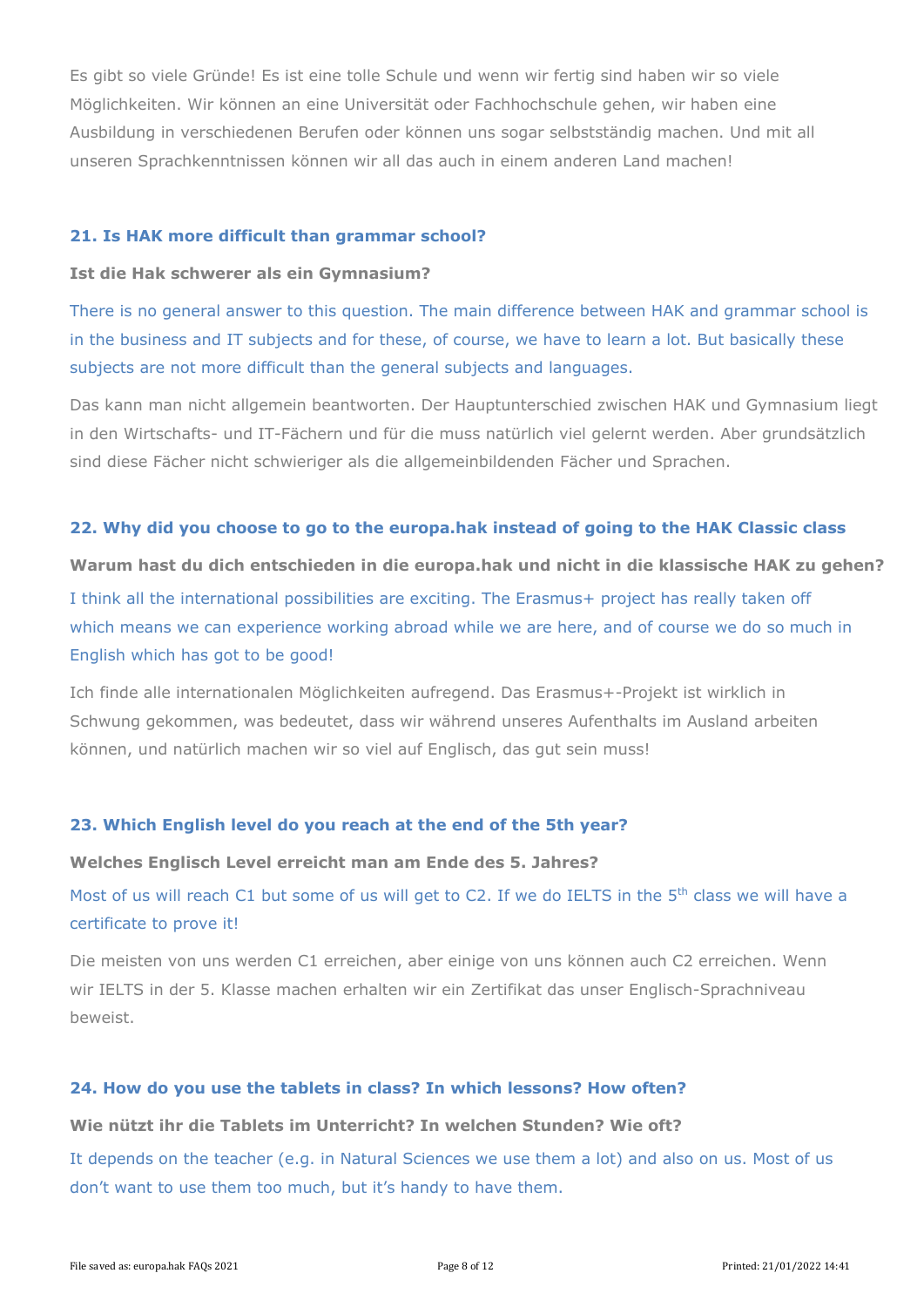Es hängt vom Lehrer ab (z.B. in den Naturwissenschaften benutzen wir es sehr oft) und auch von uns. Die meisten von uns wollen sie nicht zu oft benutzen, aber es ist praktisch, sie zu haben.

#### **25. Do I have to work in an office after HAK1?**

#### **Muss ich nach der HAK1 einen Bürojob machen?**

No, not necessarily! The education you get at the HAK, which ends with the Matura, gives you a wide choice of professions. You could even start your own business!

Nein, nicht unbedingt! Die Ausbildung an der HAK, die ja mit der Matura endet, ermöglicht eine sehr breite Berufswahl. Und du kannst natürlich selbst ein Unternehmen gründen.

## **26. Has your English improved since you joined europa.hak?**

**Hat sich dein Englisch verbessert seit du in die europa.hak gekommen bist?** Yes of course, I don't really care if I do something in German or in English any more! Ja natürlich! Es ist mir eigentlich egal, ob ich etwas auf Deutsch oder auf Englisch mache!

# **27. How does ERASMUS+ work?**

#### **Wie funktioniert ERASMUS+?**

We can go abroad to work in the summer of the 4th Class. We can either find our own placement and accommodation in any "programme country" (EU + a few others), or the school uses agencies in a number of countries which can find it all for us.

Wir können im Sommer der 4. Klasse ins Ausland gehen, um dort zu arbeiten. Wir können entweder selbst einen Job und Unterkunft in jedem "Programmland" (EU + einige andere) sucheb, oder den Service von Agenturen nutzen, mit denen die HAK in einer Reihe von Ländern zusammenarbeitet, die alles für uns finden können.

#### **28. How would you describe the whole school's atmosphere?**

## **Wie würdest du die gesamte Schulatmosphäre beschreiben?**

You should really just ask someone at the school yourself, but we think that it's very friendly and the staff are really approachable. And a recent survey by the özbf (Österreichisches Zentrum für Begabtenförderung und Begabungsforschung) supports this.

Dazu solltest du wirklich jemanden an der Schule selbst fragen. Wir denken, die Schulatmosphäre ist sehr freundlich und das Schulklima ist wirklich sehr gut und eine aktuelle Umfrage des özbf (Österreichisches Zentrum für Begabtenförderung und Begabungsforschung) bestätigt diese Aussage.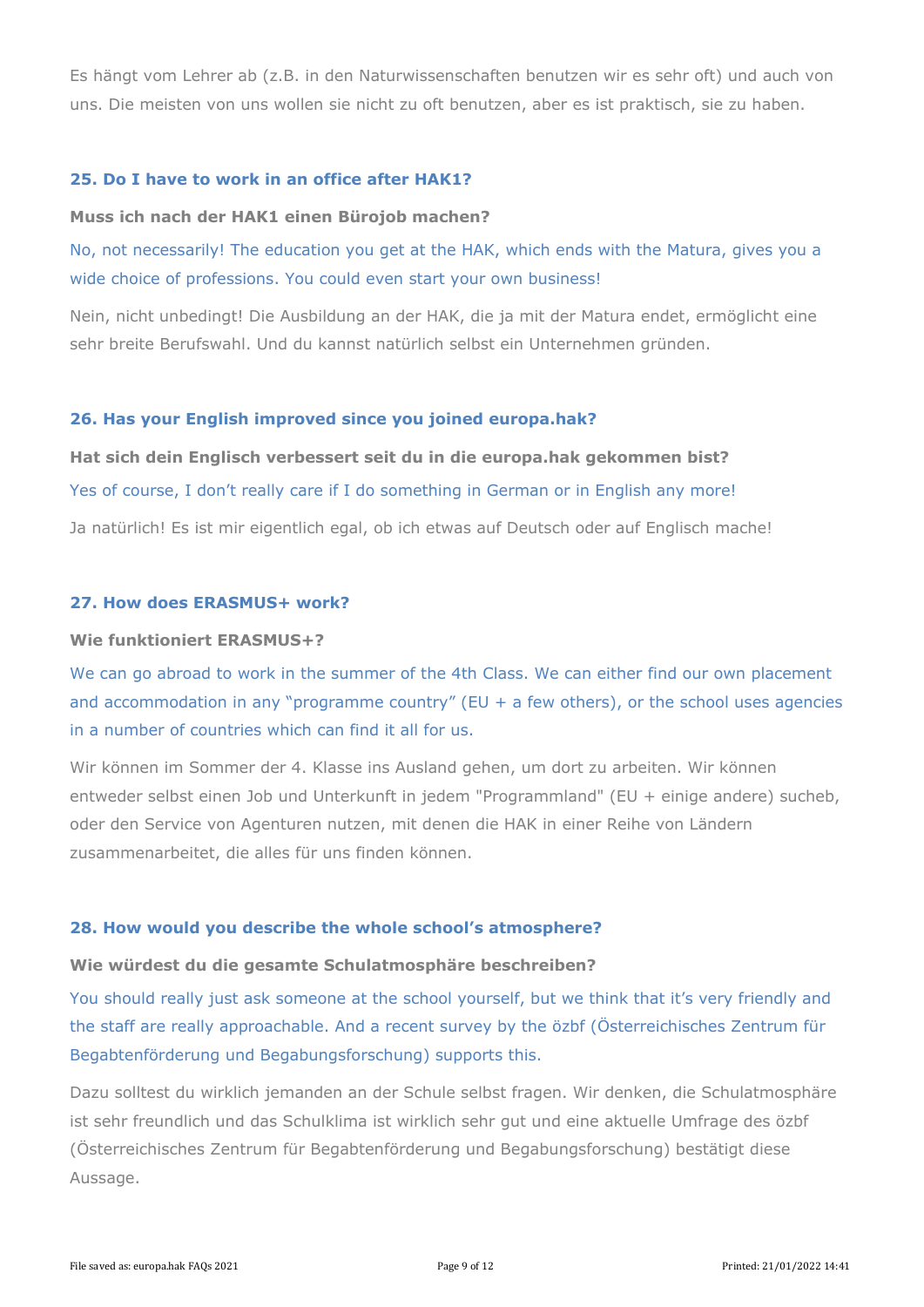## **29. What is the tablet project?**

#### **Was ist das Tablet-Projekt?**

Every student of the HAK receives a tablet in the 1st class (without having to pay for it), which he or she can use at school and also privately. After the 1st year the tablet has to be returned, because from that time on many pupils work with their own equipment (laptop or tablet) anyway.

Jede Schülerin und jeder Schüler der HAK erhält in der 1. Klasse ein Tablet (ohne dafür bezahlen zu müssen), das er in der Schule und auch privat nutzen kann. Nach dem 1. Jahr ist das Tablet zurückzugeben, da ab diesem Zeitpunkt ohnehin schon viele SchülerInnen mit ihren eigenen Geräten (Laptop oder Tablet) arbeiten.

## **30. Can you tell me something about the 300 hours of internships? What work counts?**

**Kannst du mir etwas über die 300 Stunden Berufspraktikum erzählen? Welche Arbeit zählt?**  Ideally, you should work in the commercial and administrative departments of companies during your internship. The total number of 300 hours (about 8 weeks) can be reached without any problems during the holidays between the 1st and 5th year. And of course you can do some or all of them abroad through our Erasmus+ project!

Idealerweise soll man im Berufspraktikum in den kaufmännischen Bereichen von Unternehmen arbeiten. Die gesamte Anzahl von 300 Stunden ist ohne Probleme in den Ferien zwischen dem 1.und 5. Jahrgang zu erreichen (d.h. insgesamt ca. 8 Wochen). Und natürlich kannst du diese Praktika auch mit Erasmus+ im Ausland machen.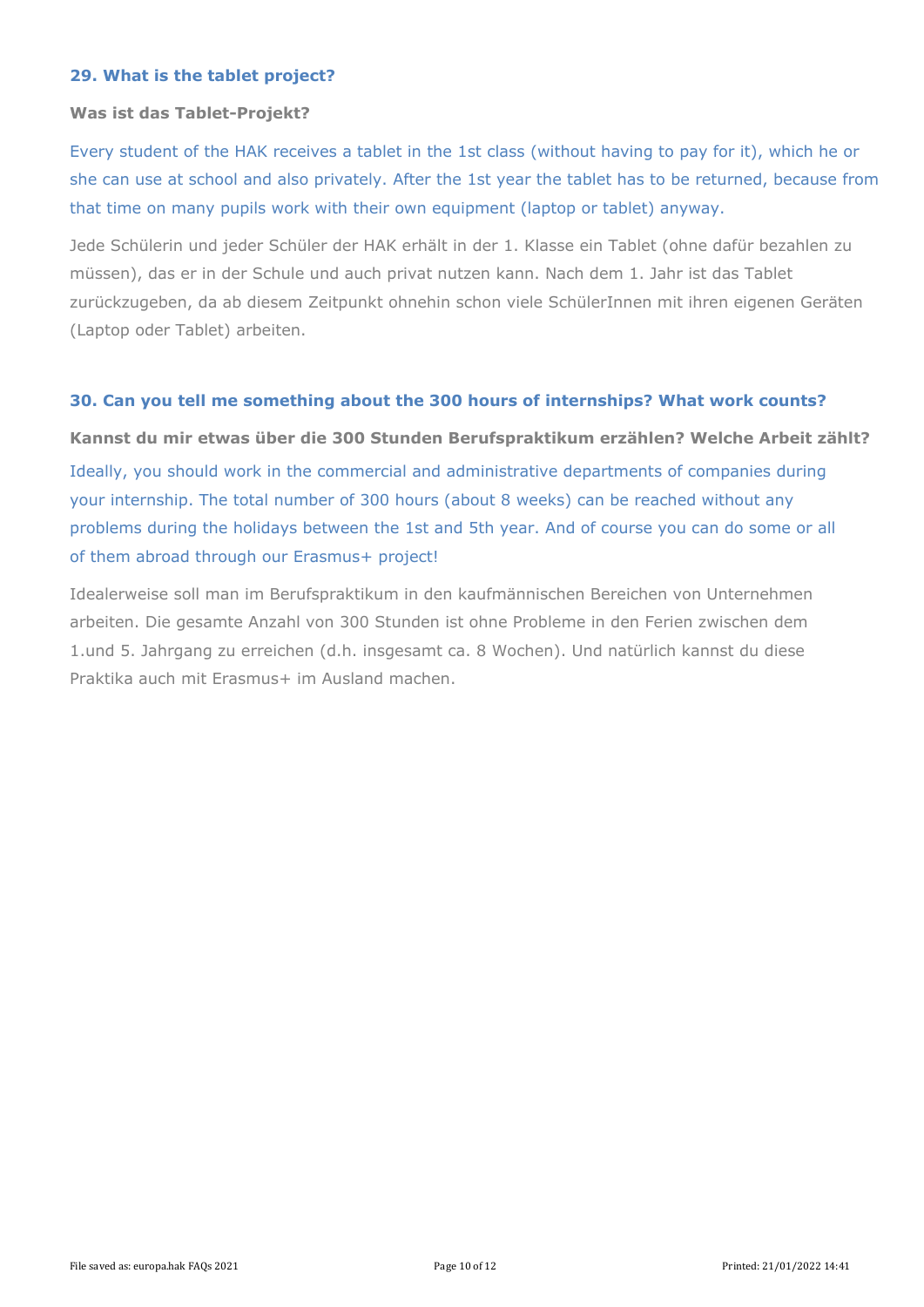## **31. Is it compulsory to wear "house shoes" in the school building?**

#### **Gibt es ein Hausschuhpflicht?**

Only in winter when it's wet and muddy outside.

Nur im Winter, wenn es draußen nass und gatschig ist.

#### **32. How many hours of business and accounting do you have in a week?**

**Wie viele Stunden BW/ UR habt ihr in der Woche?**

Between four and six hours depending on the year.

Zwischen vier und sechs Stunden je nach Jahrgang.

# **33. How many and which language and other certificates do you have to do? What are they good for?**

**Wie viele Sprach- und andere Zertifikate muss man machen und was bringen euch diese?** With the exception of the Cambridge B2 First (for non-native speakers), all additional language and other diplomas are voluntary. But if you take them, you will have an additional qualification on your CV.

Bis auf das Cambridge B2 First (für Personen die nicht Englisch als Muttersprache haben) sind alle zusätzlichen Sprach- und andere Diplome freiwillig. Aber wenn du sie machst, hast du eine zusätzliche Qualifikation in deinem Lebenslauf.